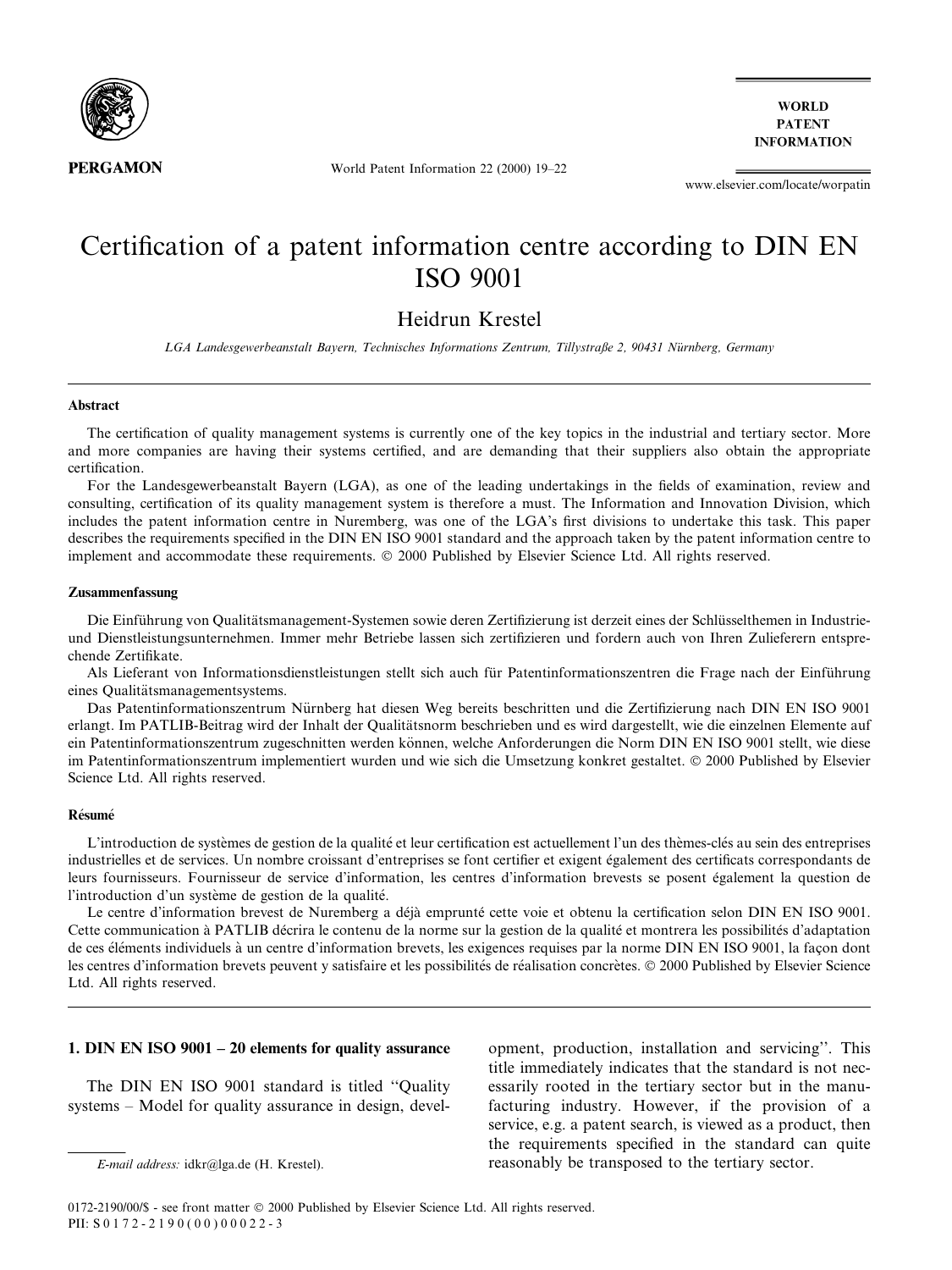Closer examination of the standard reveals 20 ``quality management elements'' which are elaborated in the standard and which can be seen as stages in the quality assurance process.

#### 1.1. Top management responsibility

The management of an undertaking defines the quality policy and the responsibilities and powers of the personnel, and ultimately reviews the quality management system at defined intervals.

### 1.2. Quality assurance system

The consequence of this is that quality assurance is carried out on a systematic basis and is not random or incidental. This is normally to be achieved on the basis of a quality management manual which comprises documented procedures and work instructions defining the key operations, and mandatory forms and other documents.

# 1.3. Contractual review

The purpose of the contractual review is to define the quality requirements for each order, to verify that the requirements can be met, and to ensure that the customer is provided with the expected service on the agreed conditions.

### 1.4. Design control (verification of product design)

The purpose of design control is to plan new services (products), to define development activities, to document, verify and release output, and to allow any necessary changes to be incorporated into this process.

# 1.5. Document control

This quality management element defines how documents and data are handled, where they are stored, and the procedures for their production, review, authorisation, amendment and distribution.

# 1.6. Purchasing

This process ranges from ordering products which are to be purchased and defining their quality requirements, through selecting suitable suppliers, to the examination of the products supplied and regularly assessing the suppliers.

# 1.7. Control of customer-supplied products

This comprises inspection on receipt, marking, storage and handling of the products supplied and also regulates the warrantee.

# 1.8. Product identification and traceability

This ensures that products can be identified and classified during and after production.

#### 1.9. Process control

This comprises the planning, control and monitoring of production processes, which are normally defined in appropriate work instructions.

### 1.10. Inspection and testing

Inspection and testing serve to ensure that the products supplied to the end customers meet the specified requirements. The receiving, in-process and final inspections and tests are defined and documented in appropriate form. They ensure a reduction in the number of non-conformities and the optimisation of production processes.

# 1.11. Inspection, measuring and test equipment

Inspection, measuring and test equipment used to determine the quality characteristics of products must be selected, inventoried, marked and calibrated as appropriate. The personnel must be trained to handle this equipment properly.

## 1.12. Inspection and test status

The inspection and test status of each product must be identifiable and documented at all times.

#### 1.13. Control of non-conforming products

The control of non-conforming products provides for the recording and notification of non-conformities, the segregation and identification of non-conforming products, and the evaluation, disposition and reinspection of such products.

### 1.14. Corrective and preventive action

The cause of faults or non-conformities is analysed using, inter alia, the quality records. Action to eliminate the causes is defined, documented and monitored.

# 1.15. Handling, storage, packaging and delivery

Procedural instructions normally lay down how products are to be handled, stored, packaged and delivered in conformity with the specified quality requirements.